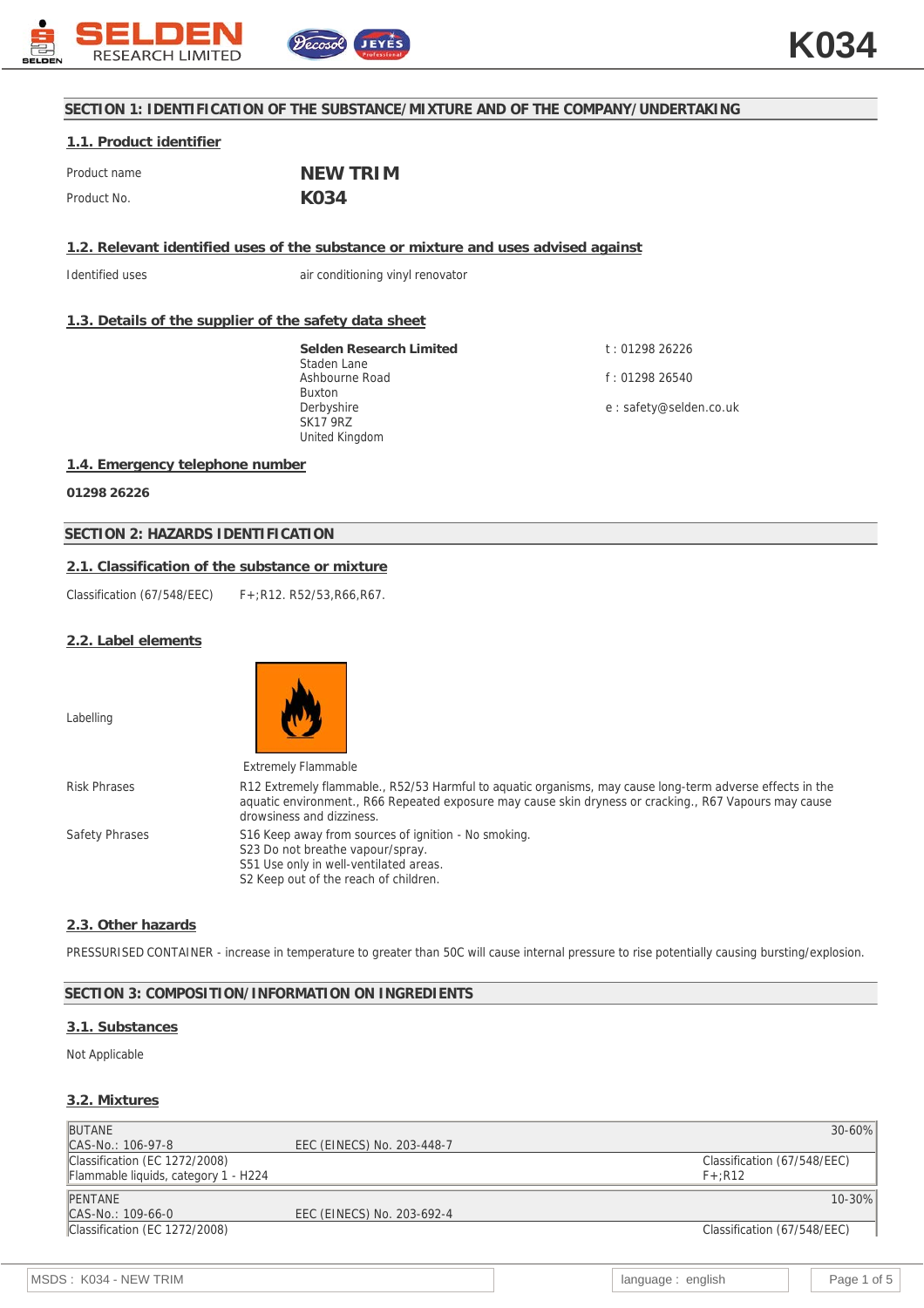

Flammable liquids, category 1 - H224 Aspiration hazard, category 1 - H304 Repeated exposure may cause skin dryness or cracking - EUH066 STOT\*\*\*, single exposure, category 3 - Narcotic effects - H336 Hazardous to the aquatic environment, chronic, category 2 - H411 Hazardous to the aquatic environment, chronic, category 2 - H411 **K034**

The Full Text for all R-Phrases and Hazard Statements are Displayed in Section 16.

### **SECTION 4: FIRST AID MEASURES**

#### **4.1. Description of first aid measures**

| General information |                                                                                                                                                                                            |
|---------------------|--------------------------------------------------------------------------------------------------------------------------------------------------------------------------------------------|
| Inhalation          | Move the exposed person to fresh air at once., Keep the affected person warm and at rest. Get prompt medical<br>attention.                                                                 |
| Ingestion           | Rinse mouth thoroughly., Drink plenty of water., Get medical attention.                                                                                                                    |
| Skin contact        | Wash the skin immediately with soap and water., Get medical attention if any discomfort continues.                                                                                         |
| Eye contact         | Spray in the eyes:, Promptly wash eyes with plenty of water while lifting the eye lids., Continue to rinse for at least<br>15 minutes., Get medical attention if any discomfort continues. |

#### **4.2. Most important symptoms and effects, both acute and delayed**

| Inhalation   | May cause irritation to the respiratory system., Vapours may cause headache, fatique, dizziness and<br>nausea., Prolonged inhalation of high concentrations may damage respiratory system. |
|--------------|--------------------------------------------------------------------------------------------------------------------------------------------------------------------------------------------|
| Ingestion    | May cause burns in mucous membranes, throat, oesophagus and stomach., May cause stomach pain or<br>vomiting.                                                                               |
| Skin contact | Prolonged or repeated exposure may cause severe irritation., Acts as a defatting agent on skin. May cause<br>cracking of skin, and eczema.                                                 |
| Eye contact  | Irritation of eyes and mucous membranes.                                                                                                                                                   |

# **4.3. Indication of any immediate medical attention and special treatment needed**

Treat Symptomatically.

# **SECTION 5: FIREFIGHTING MEASURES**

#### **5.1. Extinguishing media**

Extinguishing media Use:, Powder., Dry chemicals, sand, dolomite etc., Water spray, fog or mist.

#### **5.2. Special hazards arising from the substance or mixture**

Unsuitable extinguishing media

#### **5.3. Advice for firefighters**

Special Fire Fighting **Procedures** Self contained breathing apparatus and full protective clothing must be worn in case of fire. Containers close to fire should be removed or cooled with water., Use water to keep fire exposed containers cool and disperse vapours.

#### **SECTION 6: ACCIDENTAL RELEASE MEASURES**

#### **6.1. Personal precautions, protective equipment and emergency procedures**

For personal protection, see section 8.

#### **6.2. Environmental precautions**

Any spillage needs to be contained and not allowed to enter water courses

#### **6.3. Methods and material for containment and cleaning up**

Wear necessary protective equipment., Extinguish all ignition sources. Avoid sparks, flames, heat and smoking. Ventilate., If leakage cannot be stopped, evacuate area.

### **6.4. Reference to other sections**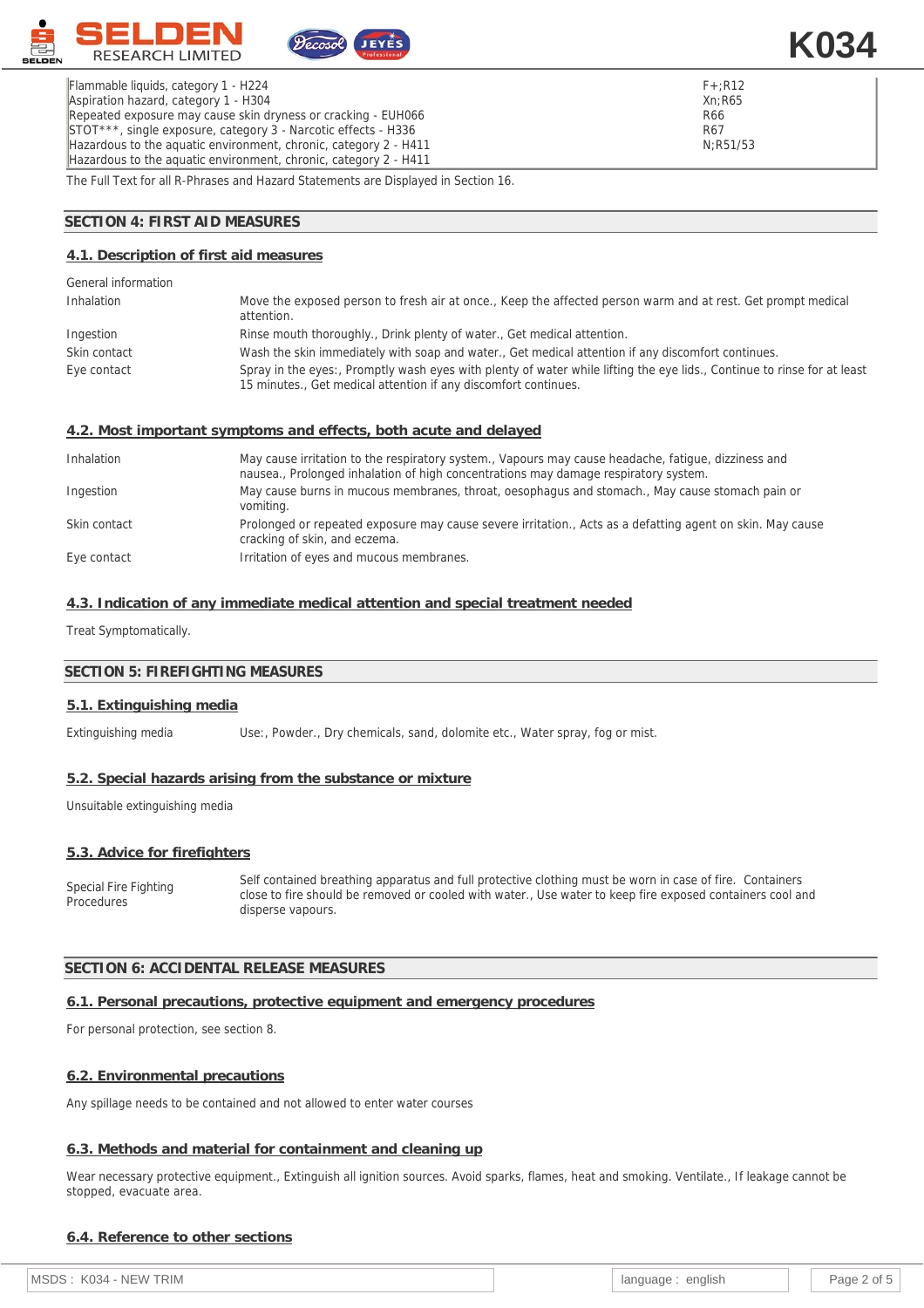

For personal protection, see section 8. For waste disposal, see section 13.

# **SECTION 7: HANDLING AND STORAGE**

# **7.1. Precautions for safe handling**

Keep away from heat, sparks and open flame., Avoid spilling, skin and eye contact., Ventilate well, avoid breathing vapours. Use approved respirator if air contamination is above accepted level.

### **7.2. Conditions for safe storage, including any incompatibilities**

Aerosol cans: Must not be exposed to direct sunlight or temperatures above 50°C.

### **7.3. Specific end use(s)**

See product label for detailed usage and instructions.

# **SECTION 8: EXPOSURE CONTROLS/PERSONAL PROTECTION**

#### **8.1. Control parameters**

| <b>STD</b>                                                          | TWA - 8 Hrs       | STEL - 15 Min                                           | <b>Notes</b>      |
|---------------------------------------------------------------------|-------------------|---------------------------------------------------------|-------------------|
| <b>WEL</b>                                                          | 600 ppm1450 mg/m3 |                                                         |                   |
|                                                                     |                   |                                                         |                   |
|                                                                     |                   |                                                         |                   |
|                                                                     |                   |                                                         |                   |
|                                                                     |                   |                                                         |                   |
| Use protective gloves.                                              |                   |                                                         |                   |
| Eye protection not normally required with day to day use of product |                   |                                                         |                   |
| General workwear only                                               |                   |                                                         |                   |
|                                                                     |                   |                                                         |                   |
|                                                                     |                   | Provide adequate general and local exhaust ventilation. | 750 ppm1810 mg/m3 |

### **SECTION 9: PHYSICAL AND CHEMICAL PROPERTIES**

### **9.1. Information on basic physical and chemical properties**

| Aerosol.                                                       |
|----------------------------------------------------------------|
| Clear, Water-white.                                            |
| Characteristic., Spicy                                         |
| Information given relates to total aerosol container contents. |
| $0.59 \ @ 20 °C$                                               |
| - 74                                                           |
| $+405$                                                         |
| 1.8                                                            |
| 10.0                                                           |
|                                                                |

### **SECTION 10: STABILITY AND REACTIVITY**

#### **10.1. Reactivity**

Stable under normal temperature conditions.

### **10.2. Chemical stability**

Stable under normal temperature conditions.

# **10.3. Possibility of hazardous reactions**

None known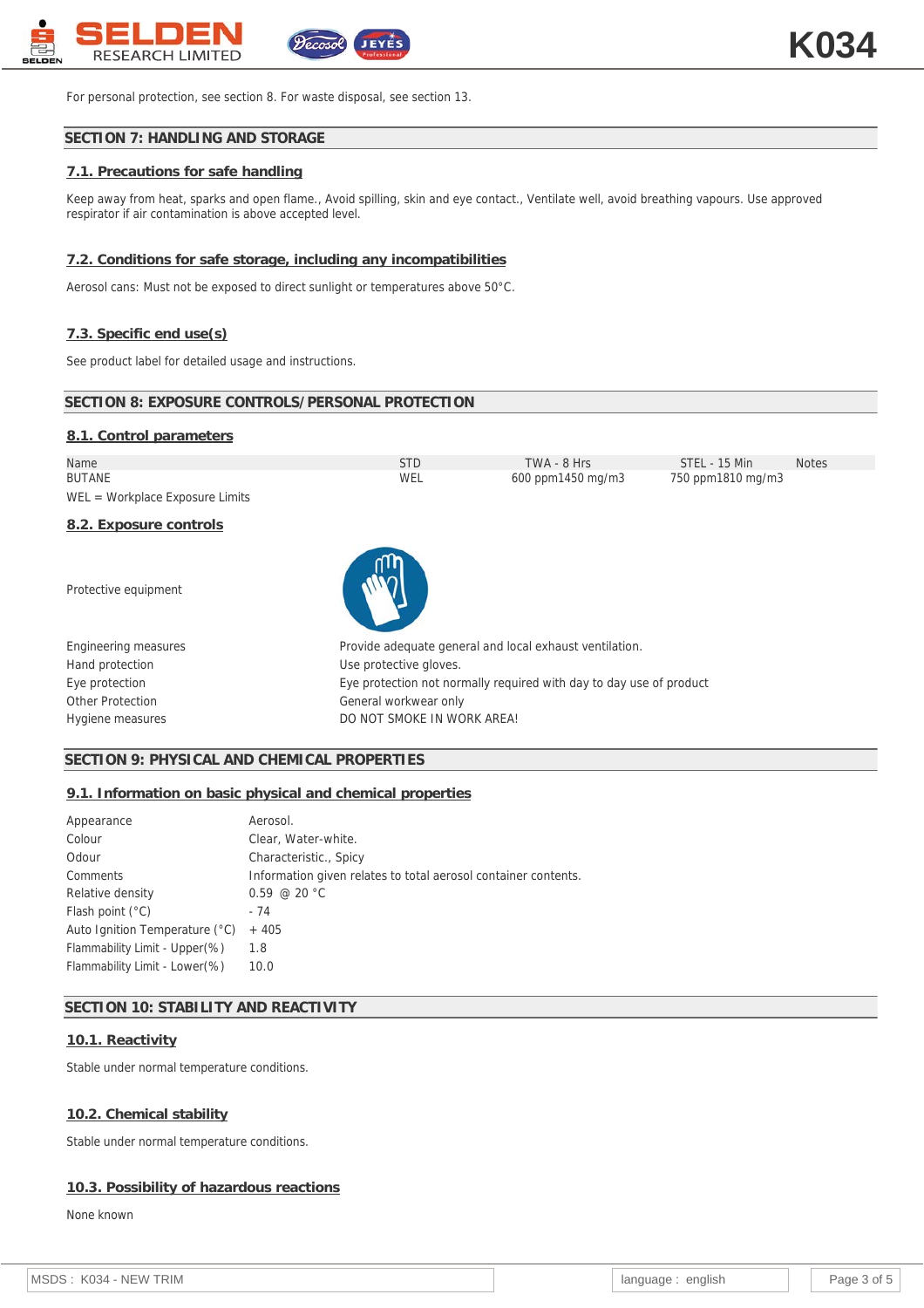

# **10.4. Conditions to avoid**

Avoid heat, flames and other sources of ignition.

#### **10.5. Incompatible materials**

None known

#### **10.6. Hazardous decomposition products**

Fire creates:, Toxic gases/vapours/fumes of:, Carbon monoxide (CO)., Carbon dioxide (CO2).

## **SECTION 11: TOXICOLOGICAL INFORMATION**

#### **11.1. Information on toxicological effects**

| Toxicological information | No toxicological data is available for this mixture, however data can be provided for specific raw materials upon<br>request.                                                              |
|---------------------------|--------------------------------------------------------------------------------------------------------------------------------------------------------------------------------------------|
| Inhalation                | May cause irritation to the respiratory system., Vapours may cause headache, fatigue, dizziness and nausea.,<br>Prolonged inhalation of high concentrations may damage respiratory system. |
| Ingestion                 | May cause burns in mucous membranes, throat, oesophagus and stomach., May cause stomach pain or vomiting.                                                                                  |
| Skin contact              | Prolonged or repeated exposure may cause severe irritation., Acts as a defatting agent on skin. May cause cracking<br>of skin, and eczema.                                                 |
| Eye contact               | Irritation of eyes and mucous membranes.                                                                                                                                                   |

### **SECTION 12: ECOLOGICAL INFORMATION**

#### **12.1. Toxicity**

Harmful to aquatic organisms., May cause long term adverse effects in the aquatic environment.

#### **12.2. Persistence and degradability**

Degradability The product is biodegradable.

#### **12.3. Bioaccumulative potential**

Bioaccumulative potential The product does not contain any substances expected to be bioaccumulating.

### **12.4. Mobility in soil**

Mobility: The product contains volatile organic compounds (VOC) which will evaporate easily from all surfaces.

#### **12.5. Results of PBT and vPvB assessment**

This product does not contain any PBT or PvB substances

#### **12.6. Other adverse effects**

None known

### **SECTION 13: DISPOSAL CONSIDERATIONS**

### **13.1. Waste treatment methods**

Empty containers must not be burned because of explosion hazard., Dispose of waste and residues in accordance with local authority requirements.

### **SECTION 14: TRANSPORT INFORMATION**

# **14.1. UN number**

| UN No. (ADR/RID/ADN) | 1950 |
|----------------------|------|
| UN No. (IMDG)        | 1950 |
| UN No. (ICAO)        | 1950 |